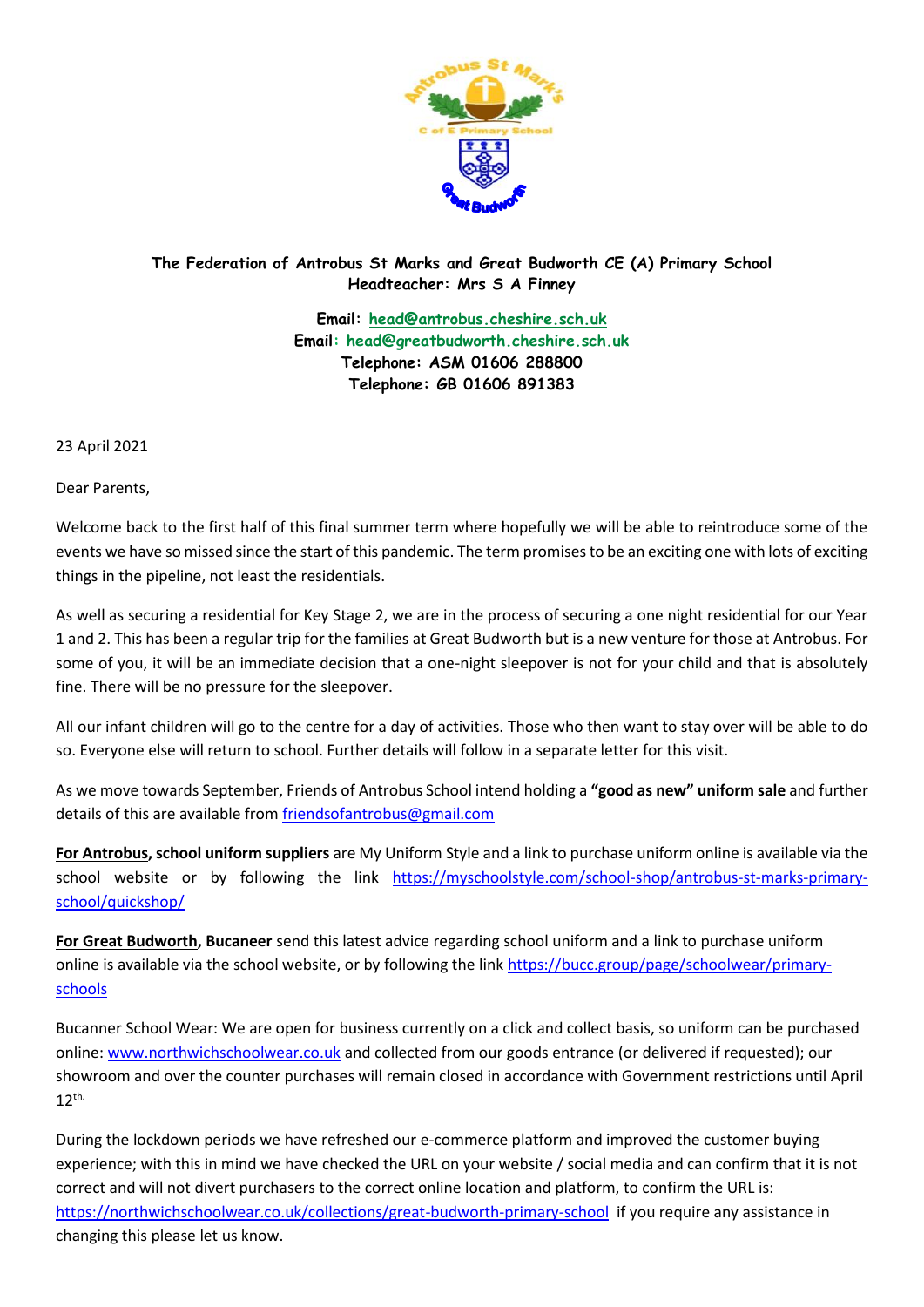The Governors have asked me to remind you about our **safeguarding officers** in school. It's not always something that's referred to regularly but is an important part of the work that we do behind the scenes.

I am the designated safeguarding lead with Mrs Corradine, Miss Perry and Mr Hathaway as the deputy safeguarding officers. This enables us to be covered in both school s by someone always being on site to support any safeguarding concerns that come through. Ultimately I am the responsible adult but in my absence, all three deputy safeguarding officers will know what to do if any situation arises and will be able to support families as a first response.

All staff are required to undergo basic awareness training every 2 years and have updates throughout the year. We also have regular training by the Local Authority safeguarding team and I attend termly meetings where latest advice and guidance is given specifically related to safeguarding in school. We have safeguarding Governors, Rev Christina Westwell at Antrobus and Rec Alec Brown at Great Budworth. Both these Governors receive safeguarding updates on a termly basis and have undertaken safeguarding training through the Diocese. They are also available for us to discuss any concerns as soon as they arise.

Moving on, I am pleased to say that **Mr Southern** has had his heart bypass surgery and we are awaiting confirmation he is fit to return to work. I regularly send him your good wishes and he is keen to get back to work! **Mr Ward** who has been helping out with our caretaking duties and has made such an excellent job of sweeping and tidying the playgrounds will finish his final week with us next week. We wish him well in his new job and thank him for stepping into the breach at short notice.

**Parents meetings** for both schools will be via telephone and will be held w/c 10<sup>th</sup> May. Further details will follow from each school.

**Music lessons.** Mrs Debbie Hein is available for Individual 20 minute lessons:

| Keyboard | £8 |
|----------|----|
| Guitar   | £8 |
| Ukulele  | £5 |
| Recorder | £5 |
|          |    |

Her details are available from the Office staff if anyone is interested.

## **Star of the week for w/c 22.3.21**

## **Congratulations go to**

William and Jenson for their tennis skills.

Chloe, Rebecca and Rosie for gaining their pen pass.

Maisie for her attitude to learning.

Aiden for his amazing punctuation.

Izzy for her teamwork and gaining her silver times tables award.

Evie and Thomas for their Forest School independence

Cadell for his independence and enthusiasm.

Alana for her determined effort.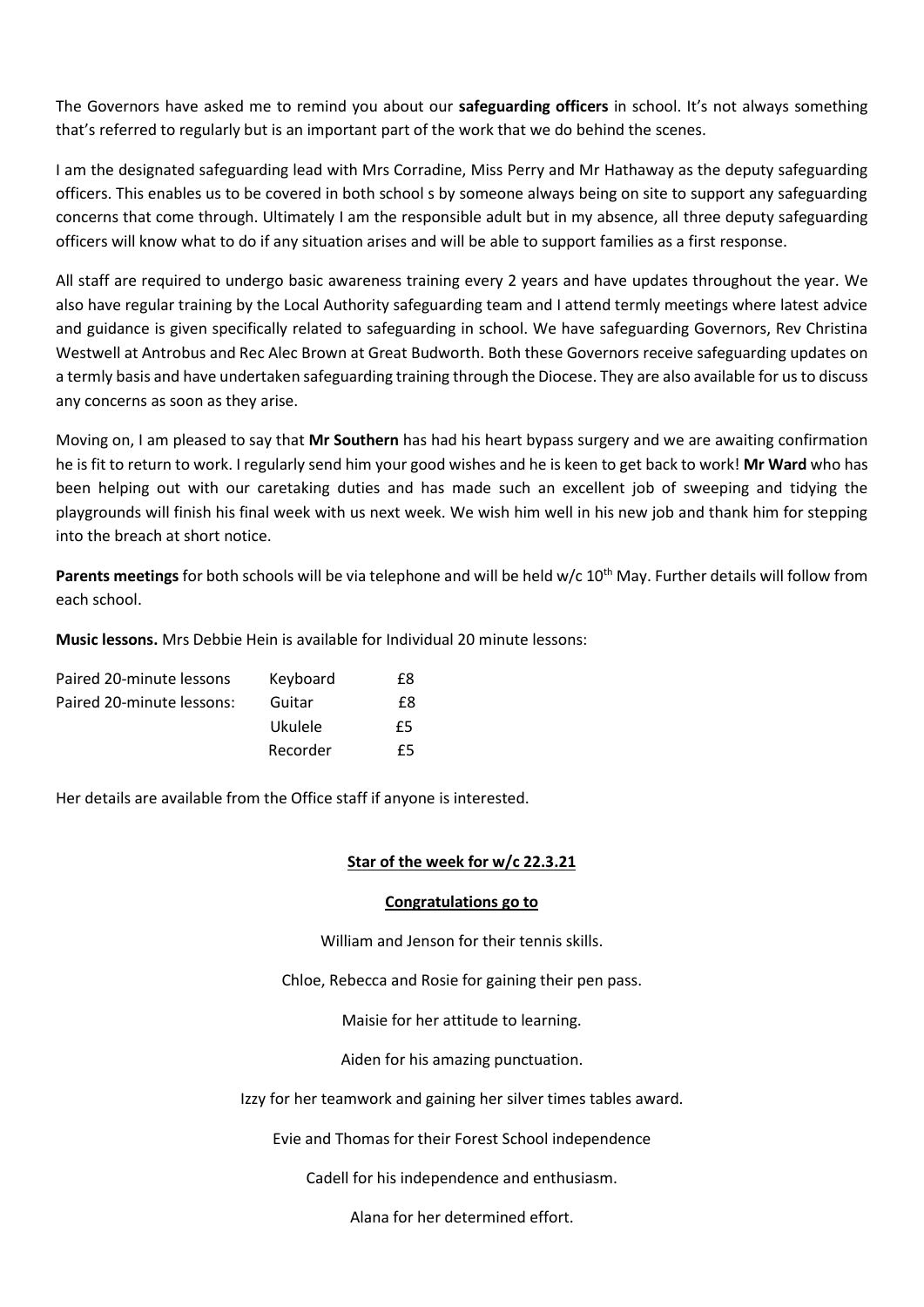Ryley for his amazing maths.

Olivia for her times tables.

Layla for working hard and her perseverance.

Scarlett for always doing her best.

Josh for his fantastic reading.

Orla for settling back into preschool so well.

## **Stars of the week for this week go to:**

Oscar Jackson for his improvement in Maths.

Mia for settling into school so well.

Jack Huggins for his beautiful handwriting.

Freddie Bishop for his writing.

33 times tables club: Georgia, Dylan, Mia, Josh, George, Ryley, Jack, Lily-Rose

Benjamin for his positive return to school and his times tables

Jacob for his Science work.

Henry for his English

Maddie for her Topic

Jamie for being so very kind and caring to our new preschool starters.

**Provisional dates for your diary**. These events are being planned to go ahead either internally within a Covid safe environment or we have alternative plans if we can open these events up to share with parents. The advice will come from the Government as to when we can open events out to parents and I will keep you updated throughout the term.

Friday 7<sup>th</sup> May NSPCC Number Day- children to wear something with numbers on and bring £1. Both schools.

w/c 14th June- Healthy Schools Week (Both Schools) to include, drumming workshops. Progressive Sports Olympic themed day (ASM only) & Sports Day (GB)

 $w/c$  21<sup>st</sup> June – Art Theme week (GB)

Tuesday 22<sup>nd</sup> June- Whole school photograph and Leavers photos (GB)

w/c 28<sup>th</sup> June- Transition week (GB)

w/c 5<sup>th</sup> July- Science week (Both schools)

 $12^{\text{th}} - 14^{\text{th}}$  July – KS2 residential

15<sup>th</sup> July KS1 residential

Monday 19<sup>th</sup> July Sports Day (ASM)